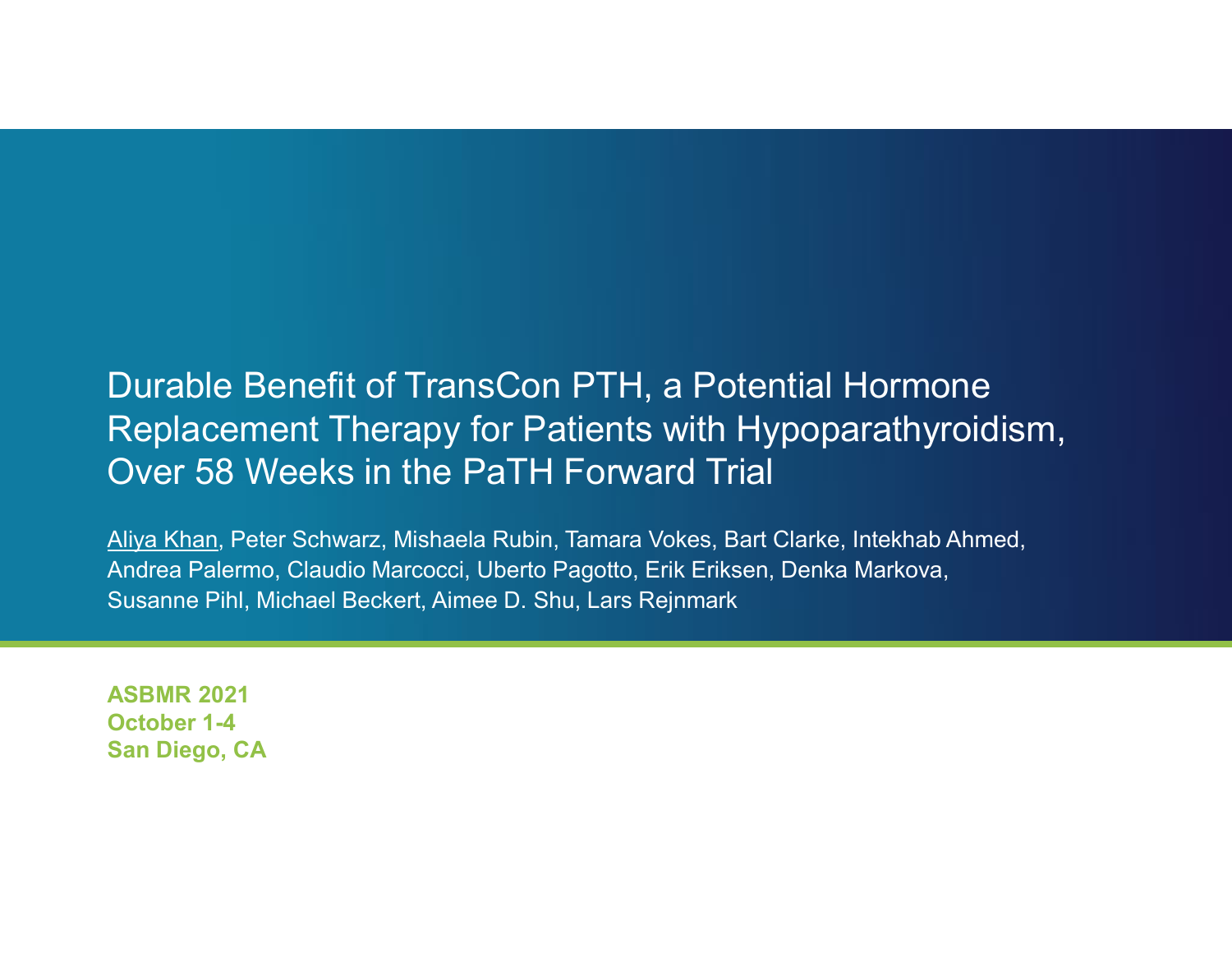# **Disclosures**

• (Dr Khan to add)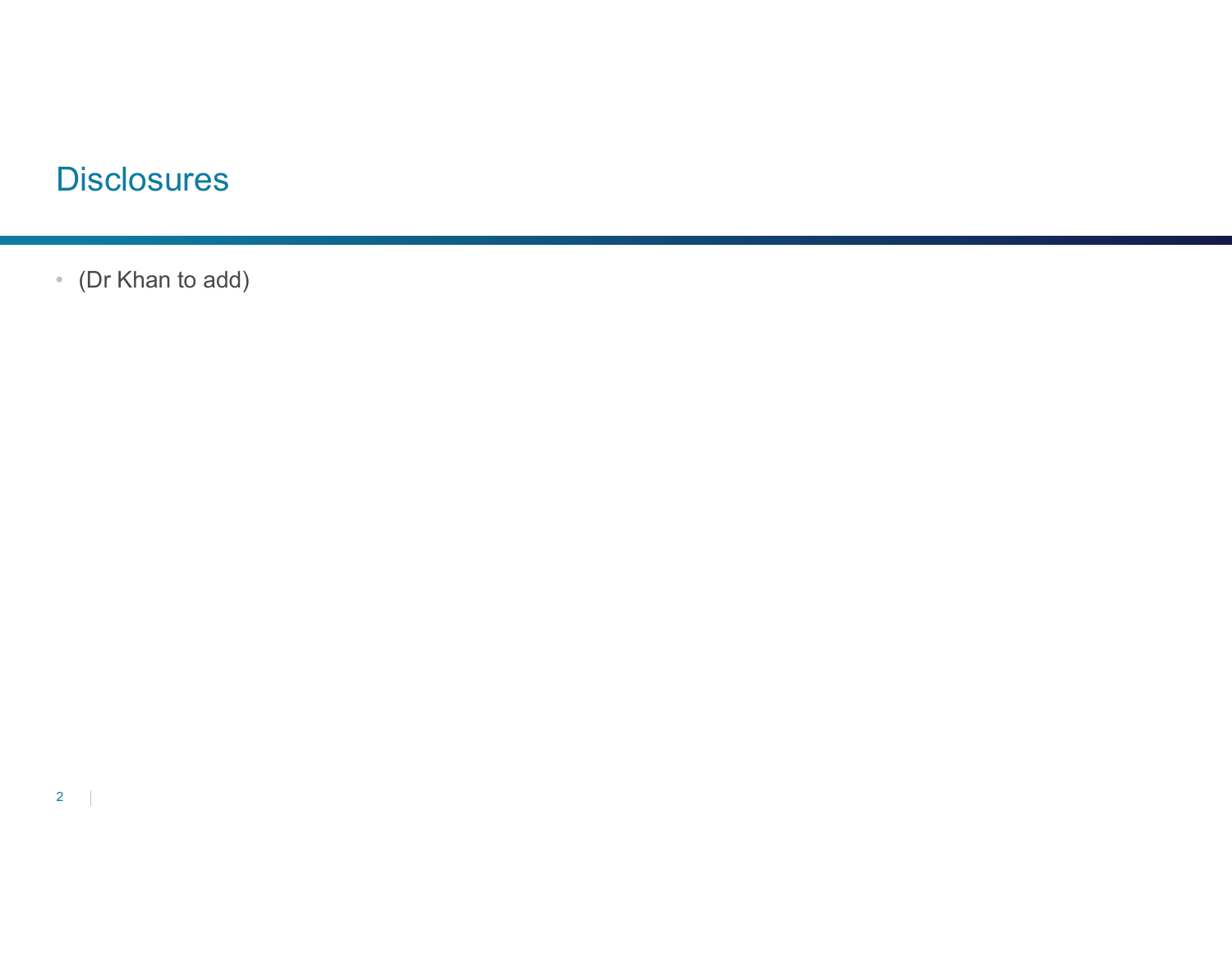### Parathyroid Hormone (PTH) Replacement for Hypoparathyroidism

- Parathyroid Hormone (PTH) Replacement<br>• PTH is important for the regulation of serum<br>and urine calcium and phosphate, and bone<br>turnover<sup>1,2</sup> and urine calcium and phosphate, and bone turnover1,2
- PTH is important for the regulation of serum<br>
 PTH is important for the regulation of serum<br>
and urine calcium and phosphate, and bone<br>
turnover<sup>1,2</sup><br>
 Conventional therapy for hypoparathyroidism<br>
includes calcium and includes calcium and active vitamin D (e.g. calcitriol, alfacalcidol) supplementation1 • PTH is important for the regulation of serum<br>
• PTH is important for the regulation of serum<br>
and urine calcium and phosphate, and bone<br>
turnover<sup>1,2</sup><br>
• Conventional therapy for hypoparathyroidism<br>
includes calcium and
- may lead to optimal therapeutic outcomes
- TH is important for the regulation of serum<br>
a urine calcium and phosphate, and bone<br>
rnover<sup>1,2</sup><br>
onventional therapy for hypoparathyroidism<br>
cludes calcium and active vitamin D (e.g.<br>
alcitriol, alfacalcidol) supplement physiologic levels of calcitriol promoting independence from calcium and active vitamin D supplementation and normalization of quality of life<sup> $1,3$ </sup>



Maintenance of normal serum  $Ca^{2+}$  and  $PO<sub>4</sub>$ <sup>3</sup>-3-

<sup>3 3.</sup> Rejnmark L, et al. Endocrinol Metab (Seoul). 2015;30(4):436-442.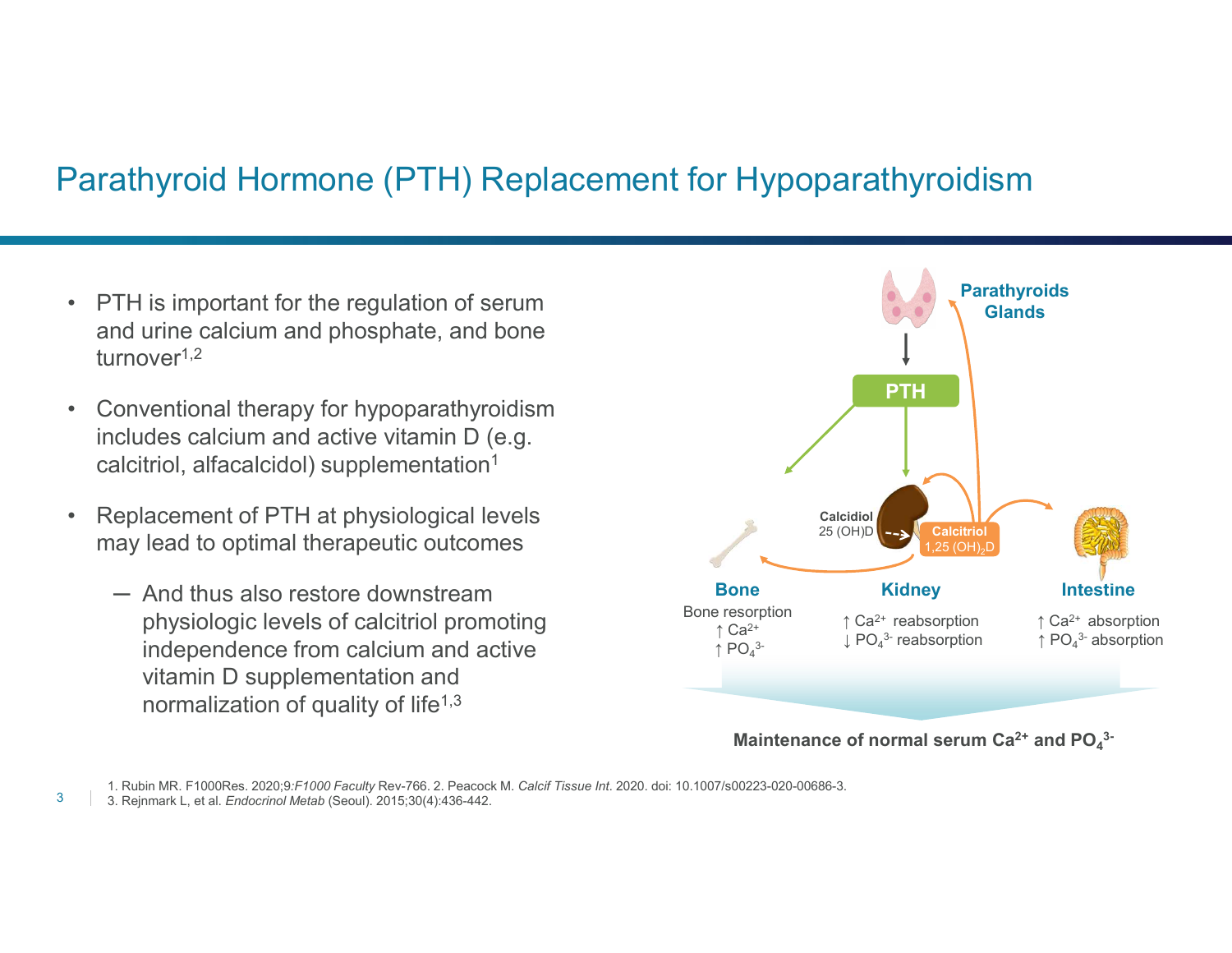### TransCon PTH Design



- TransCon PTH is a sustained-release prodrug designed to provide stable PTH levels in the physiological range for 24 hours/day
- TransCon PTH is designed to normalize blood and urinary calcium levels, serum phosphate and bone turnover
- 4 Karpf DB, et al. J Bone Miner Res. 2020 Mar 25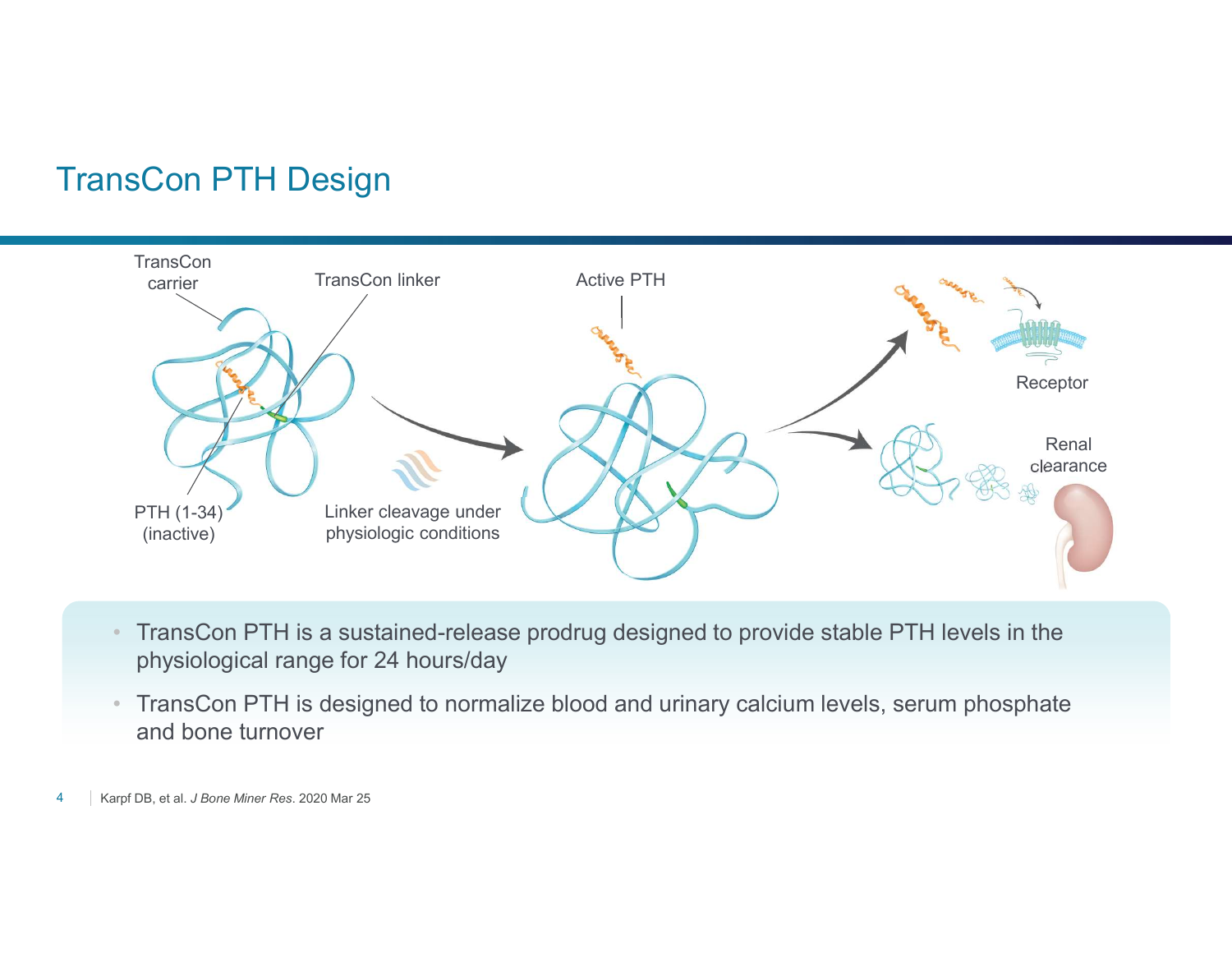### PK Data Support Infusion-like Profile Over 24 Hours



### TransCon PTH daily dosing provided an infusion-like profile of released PTH

\*PTH measured as Free PTH(1-34) and Free PTH(1-33) Analyses from TransCon PTH Phase 1 trial; data not shown for doses <12 µg/day, as levels of Free PTH are BLQ. LLN: Lower limit of normal  $\frac{1}{5}$  LEN: Lower limit of normal<br>Karpf DB, et al. *J Bone Miner Res*. 2020 Mar 25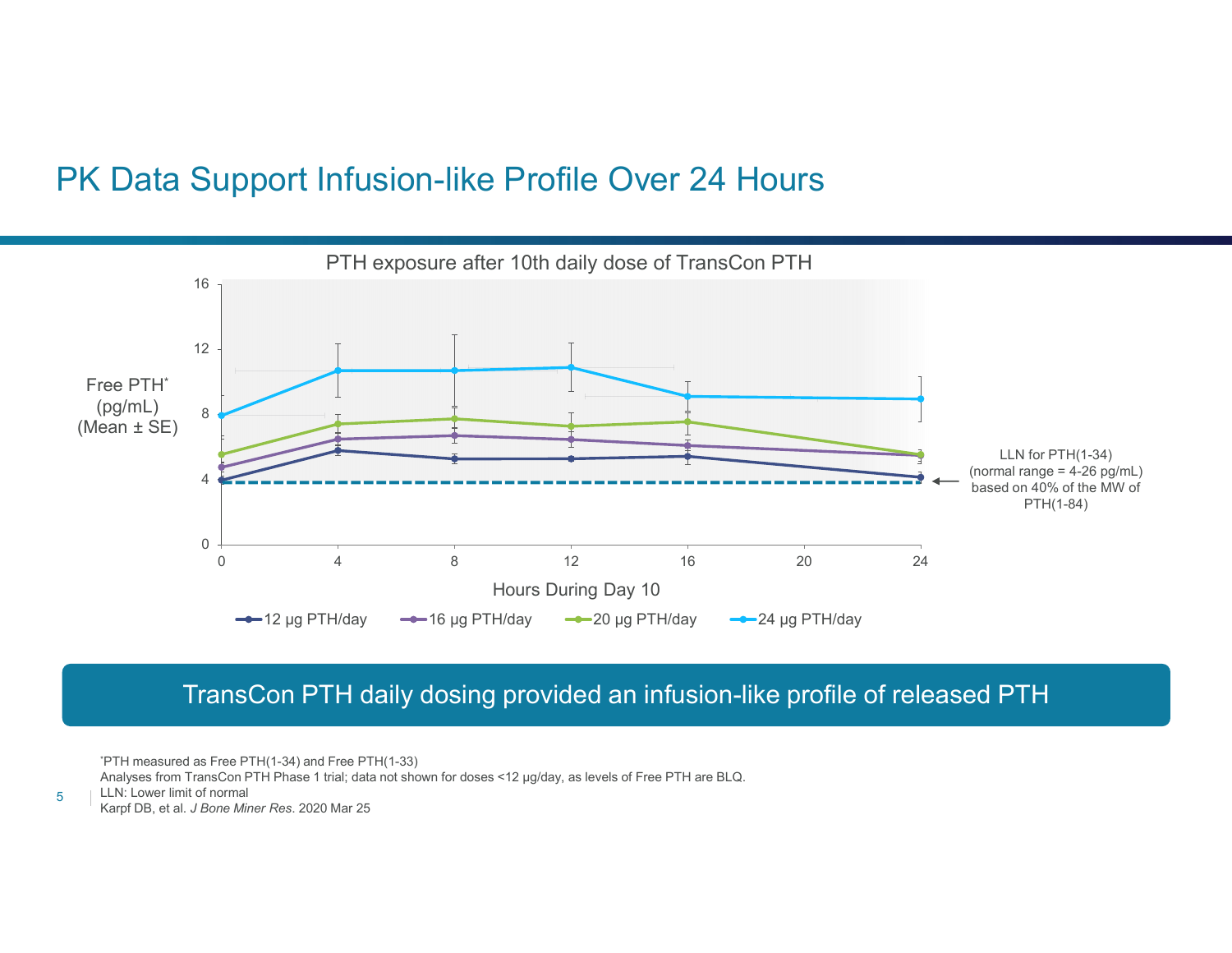### TransCon PTH Phase 2 Trial Design





FECa, fractional excretion of calcium; HPES, Hypoparathyroidism Patient Experience Scales; SF-36, Short Form-36; SoC, standard of care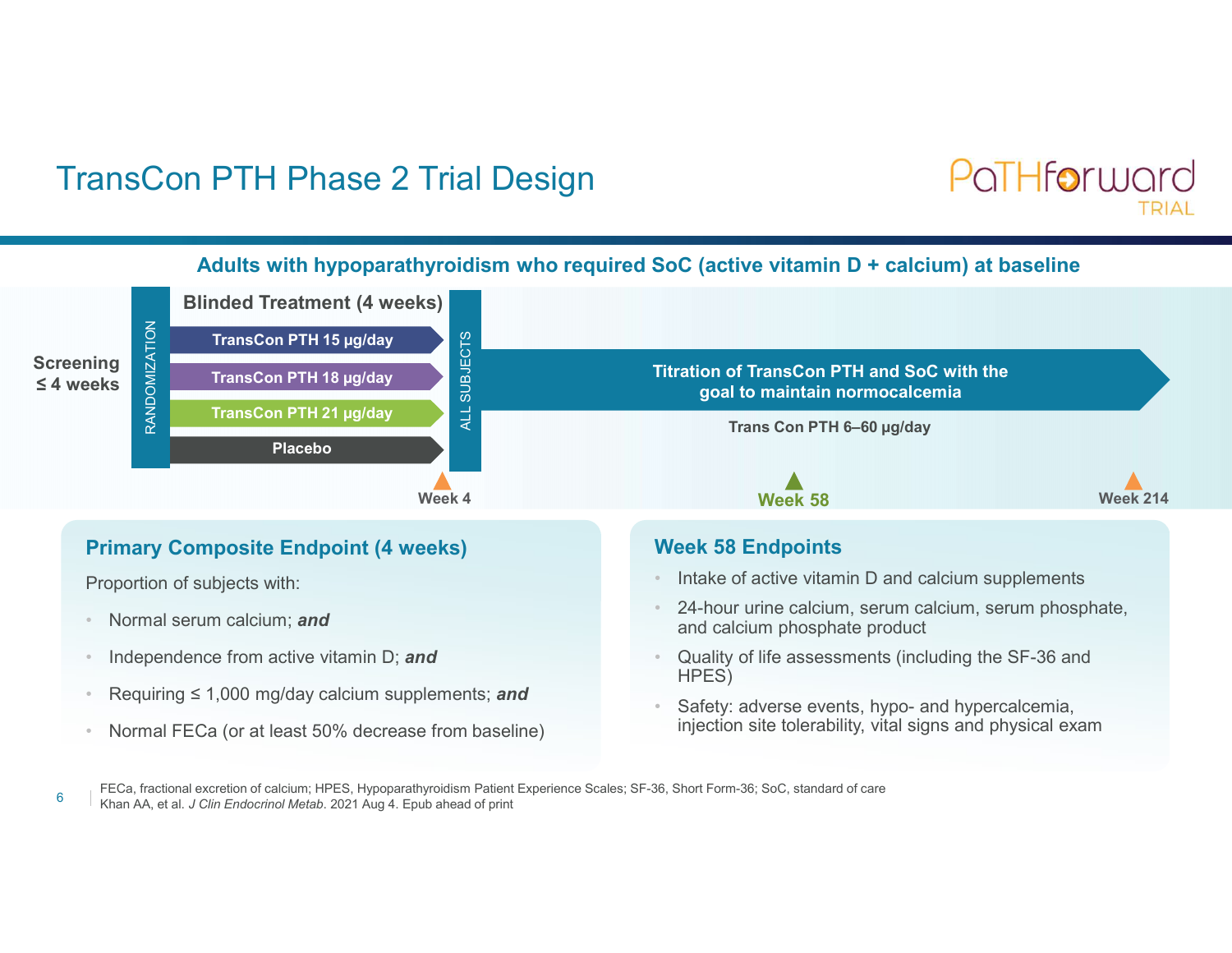### Baseline Demographics, Disease Characteristics, and Supplementation

|                               |                                   | aseline Demographics, Disease Characteristics, and Supplementation |                                   |
|-------------------------------|-----------------------------------|--------------------------------------------------------------------|-----------------------------------|
|                               |                                   |                                                                    |                                   |
|                               |                                   |                                                                    |                                   |
|                               | <b>All Subjects</b><br>$(N = 59)$ |                                                                    | <b>All Subjects</b><br>$(N = 59)$ |
| Age (years), mean (SD)        | 50(12)                            | Cause of HP, %                                                     |                                   |
| Age group (years), %          |                                   | Acquired from neck surgery                                         | 80                                |
| < 30                          | $5\overline{)}$                   | Autoimmune disease                                                 | $\overline{2}$                    |
| $\geq 30 - 65$                | 86                                | Idiopathic disease                                                 | 19                                |
| $\geq 65$                     | $9$                               | Duration of HP (years), mean (range)                               | $12(1-39)$                        |
| <b>Sex, %</b>                 |                                   | <b>Calcium</b>                                                     |                                   |
| Female                        | 81                                | Mean TDD (mg)                                                      | 2079                              |
| Race, %                       |                                   | Calcium $\leq$ 1000 mg TDD, %                                      | 19                                |
| White                         | 92                                | Calcium $\leq$ 2000 mg TDD, %                                      | 63                                |
|                               |                                   | <b>Calcitriol (Active Vitamin D), %</b>                            | 76                                |
| <b>Geographical Region, %</b> |                                   | Mean TDD (µg)                                                      | 0.79                              |
| <b>North America</b>          | 64                                | Alfacalcidol (Active Vitamin D), %                                 | 22                                |
| Europe                        | 36                                | Mean TDD (µg)                                                      | 2.38                              |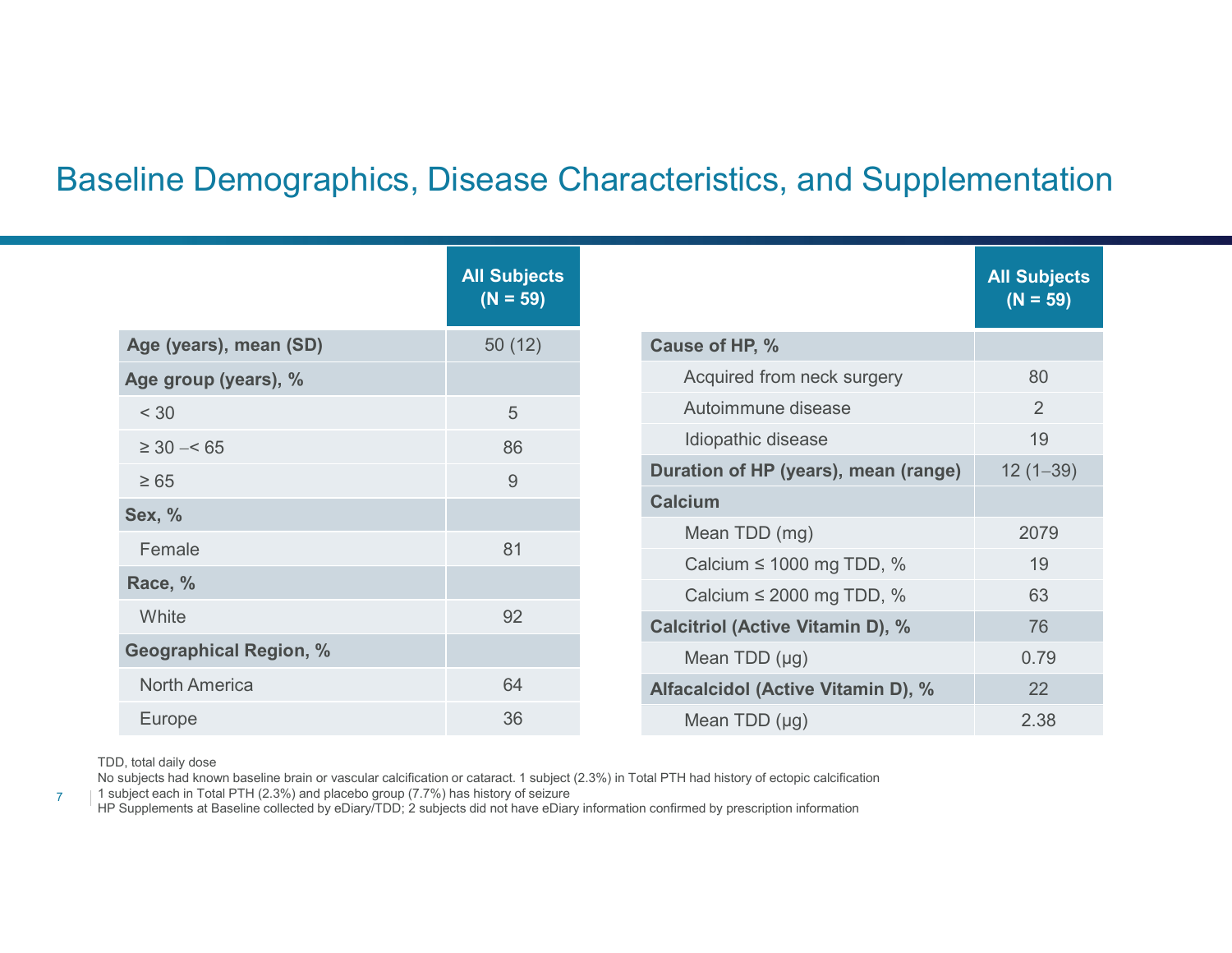# Subject Disposition - Extension Period

| ubject Disposition - Extension Period                       |                                                                |
|-------------------------------------------------------------|----------------------------------------------------------------|
|                                                             | <b>Total</b><br><b>TransCon PTH</b><br>$(N = 59)$<br>$n (%)^*$ |
| <b>Full Analysis Population</b>                             | 59 (100)                                                       |
| <b>Safety Population</b>                                    | 59 (100)                                                       |
| <b>PK Population</b>                                        | 59 (100)                                                       |
|                                                             |                                                                |
| Completed Visit 15 (Week 58)                                | 58 (98.3)                                                      |
| Discontinued Treatment During Extension Period <sup>+</sup> | 1(1.7)                                                         |
| <b>Discontinued Trial During Extension Period+</b>          | 1(1.7)                                                         |

8 + Protocol Violation \*Percentages are calculated based on the Full Analysis Population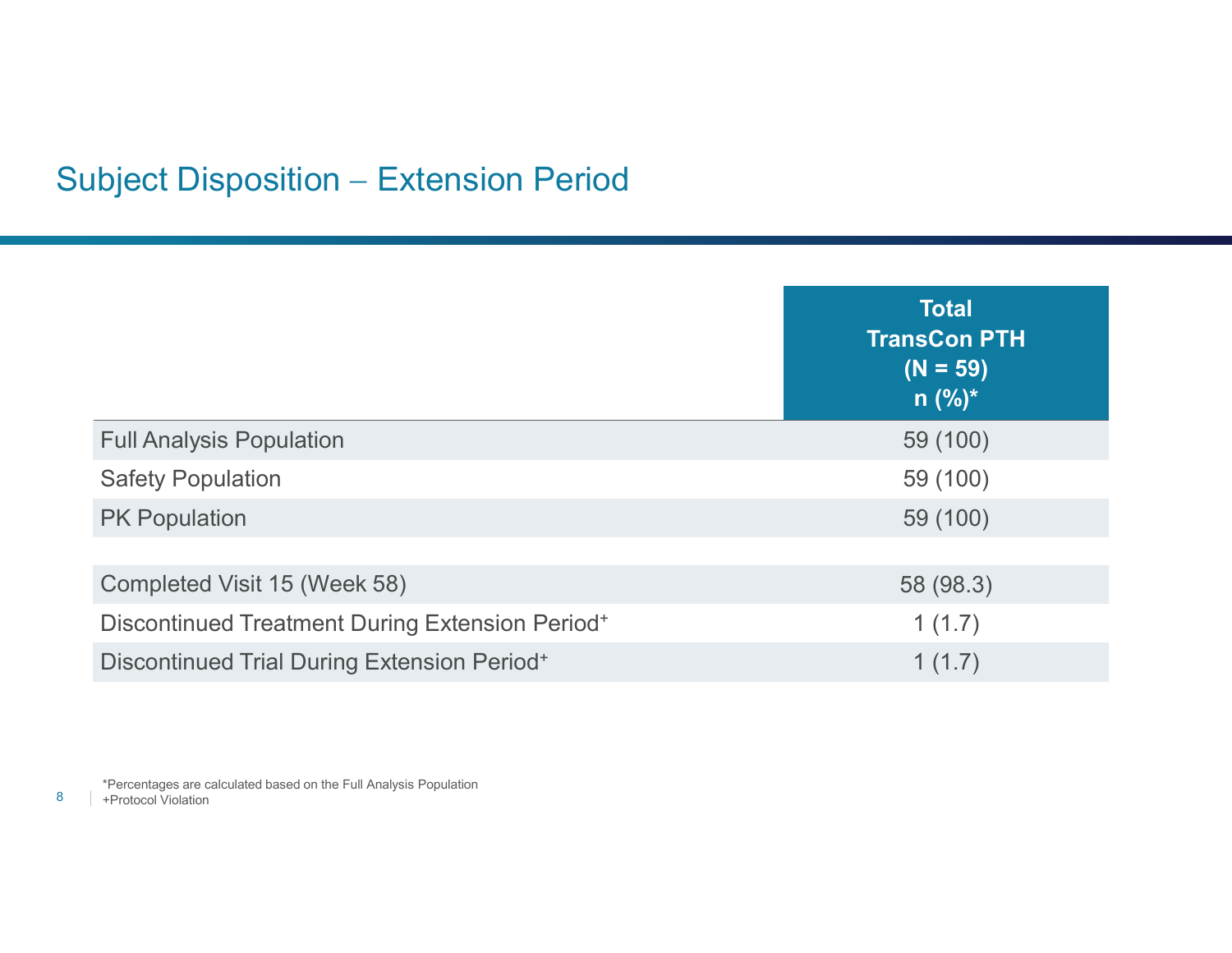### Elimination of Conventional Therapy

|                                                                 |                     | <b>All TransCon PTH</b> |
|-----------------------------------------------------------------|---------------------|-------------------------|
|                                                                 | Week 26<br>$N = 59$ | Week 58<br>$N = 59$     |
| Number of subjects reaching key timepoint, n                    | 58                  | 58                      |
| active vitamin $D = 0$ mcg QD                                   | 58 (100%)           | 58 (100%)               |
| calcium supplement $\leq$ 500 mg QD                             | 53 (91%)            | 52 (90%)                |
| calcium supplement = $0$ mg QD                                  | 44 (76%)            | 40 (69%)                |
| active vitamin $D = 0$ mcg and calcium supplement $\leq 500$ mg | 53 (91%)            | 52 (90%)                |
| active vitamin $D = 0$ mcg and calcium supplement = 0 mcg       | 44 (76%)            | 40 (69%)                |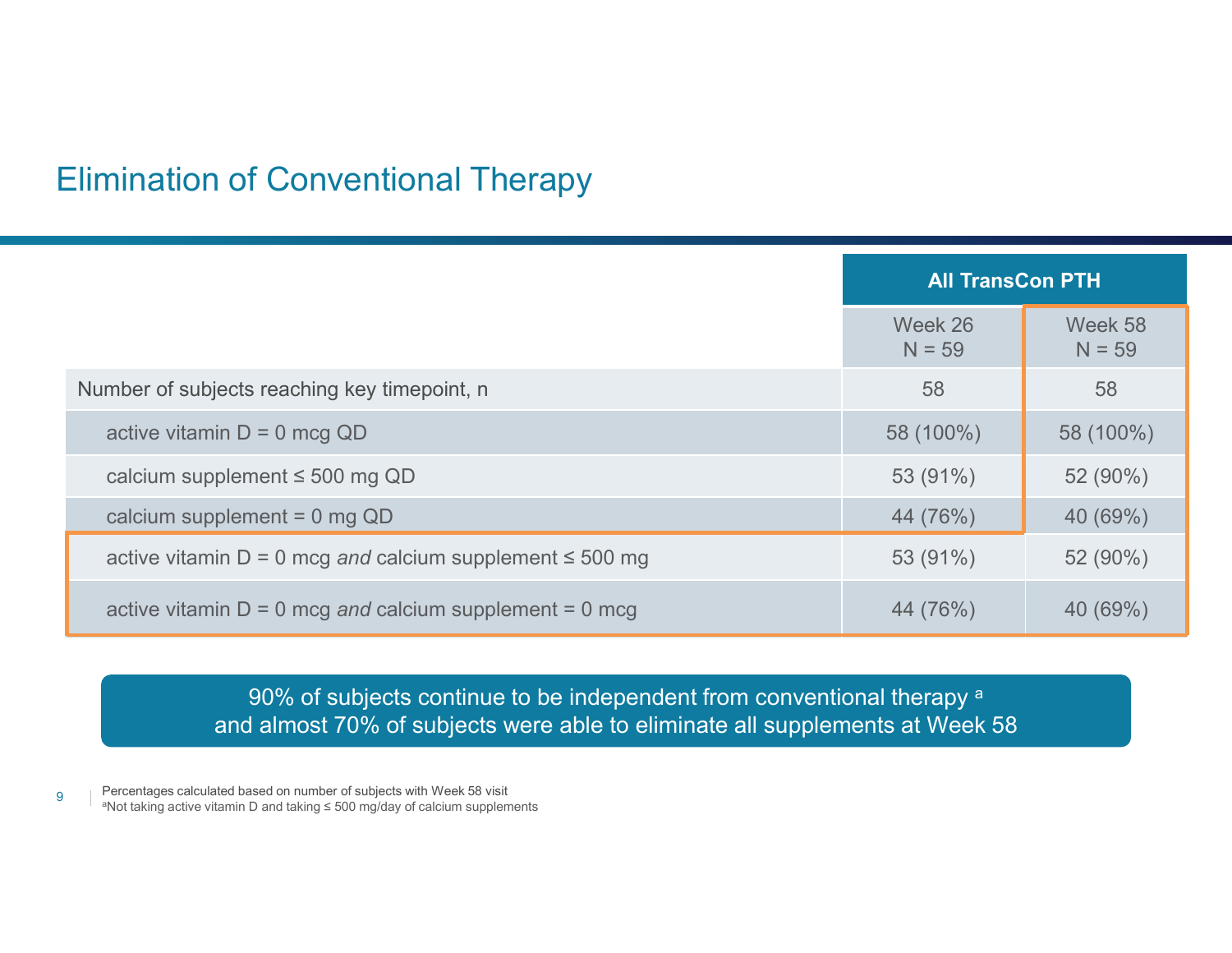### Mean Calcium Supplement Dose



TransCon PTH enabled rapid and continuous calcium supplement reduction; 40 of 58 subjects were taking 0 mg, and 53 of 58 subjects were taking 0 to 600 mg through Week 58

10 Preliminary PaTH Forward OLE week 58 data from live database snapshot. Data on file.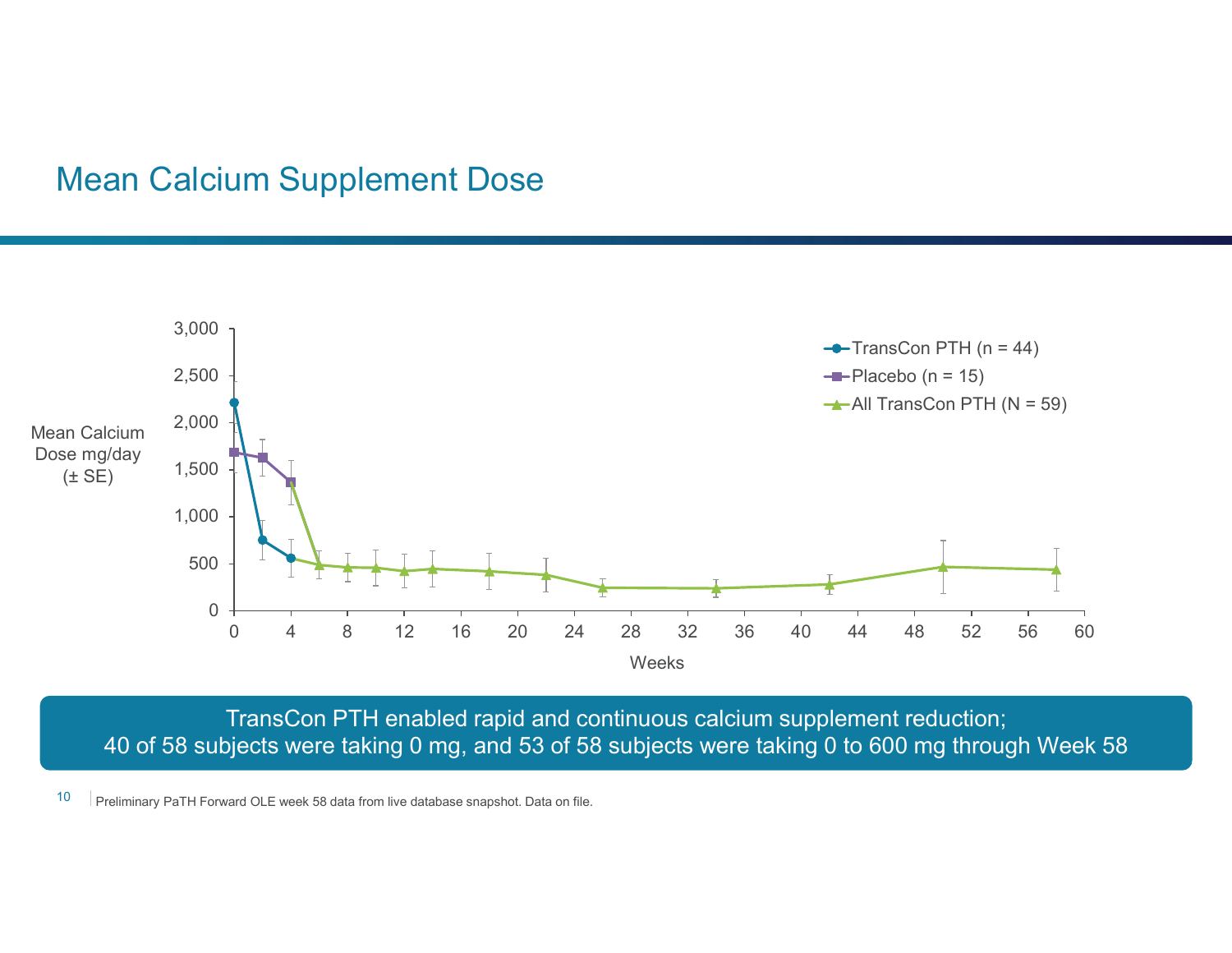### Mean Serum Calcium and Mean 24-Hour Urine Calcium



Mean 24-hour urine calcium normalized while maintaining normal mean serum calcium through Week 58

11 | Preliminary PaTH Forward OLE week 58 data from live database snapshot. Data on file ULN = Upper limit of normal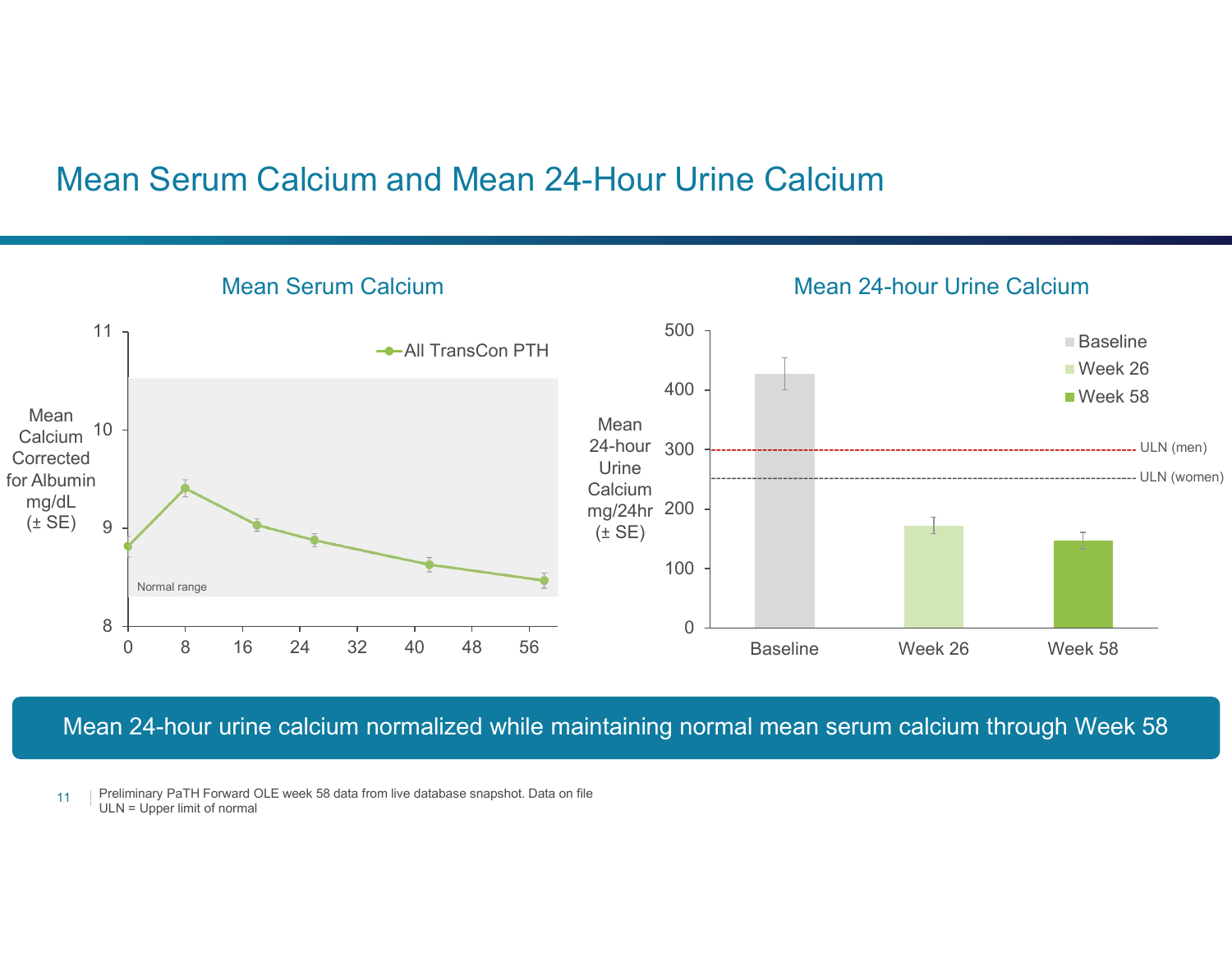### Serum Phosphate and Calcium x Phosphate Product



TransCon PTH continues to demonstrate consistent, sustained reductions in serum phosphate and calcium x phosphate product through Week 58

 $12$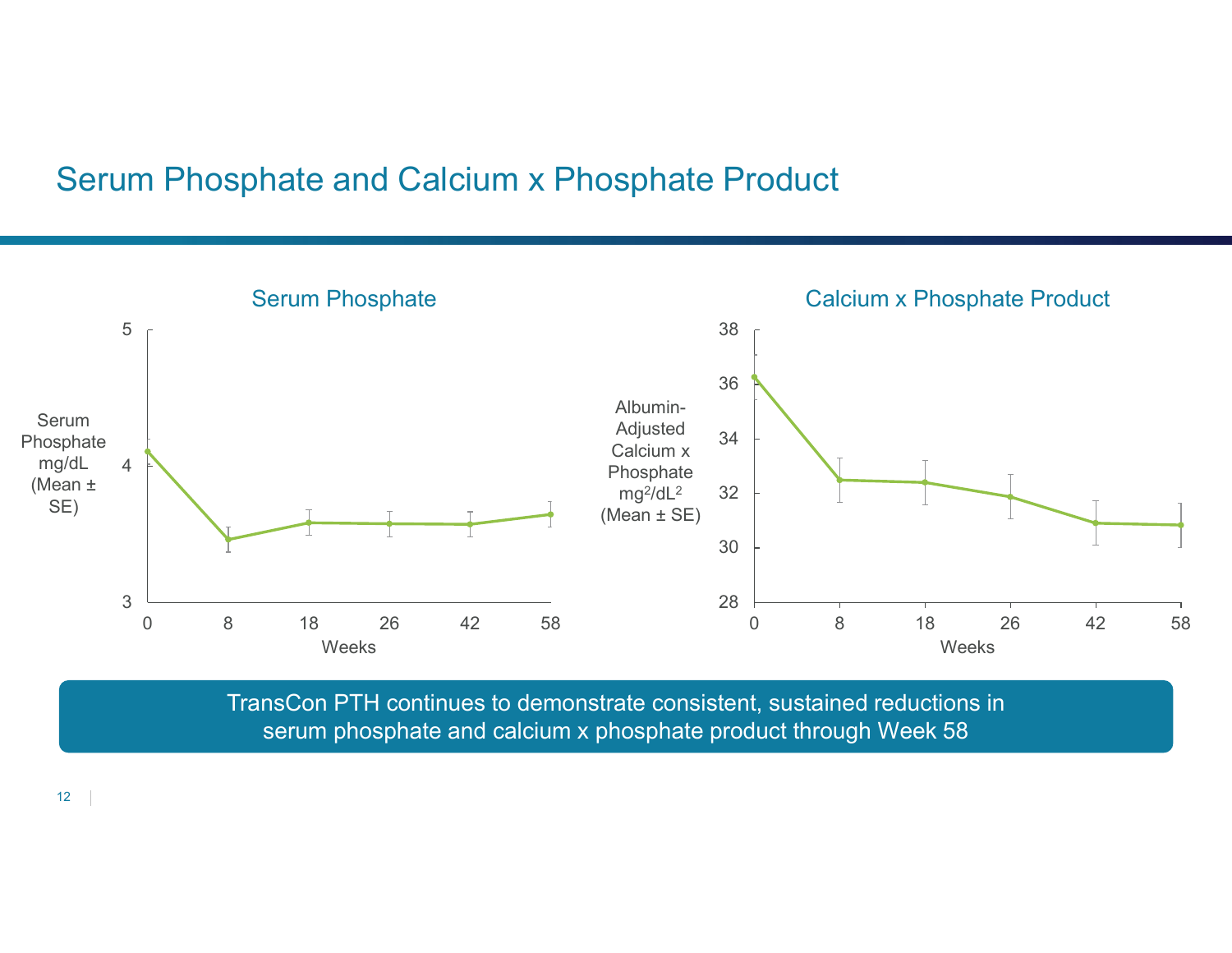

TransCon PTH treatment initially increased the levels of anabolic and catabolic bone markers and trended to mid-normal levels at Week 58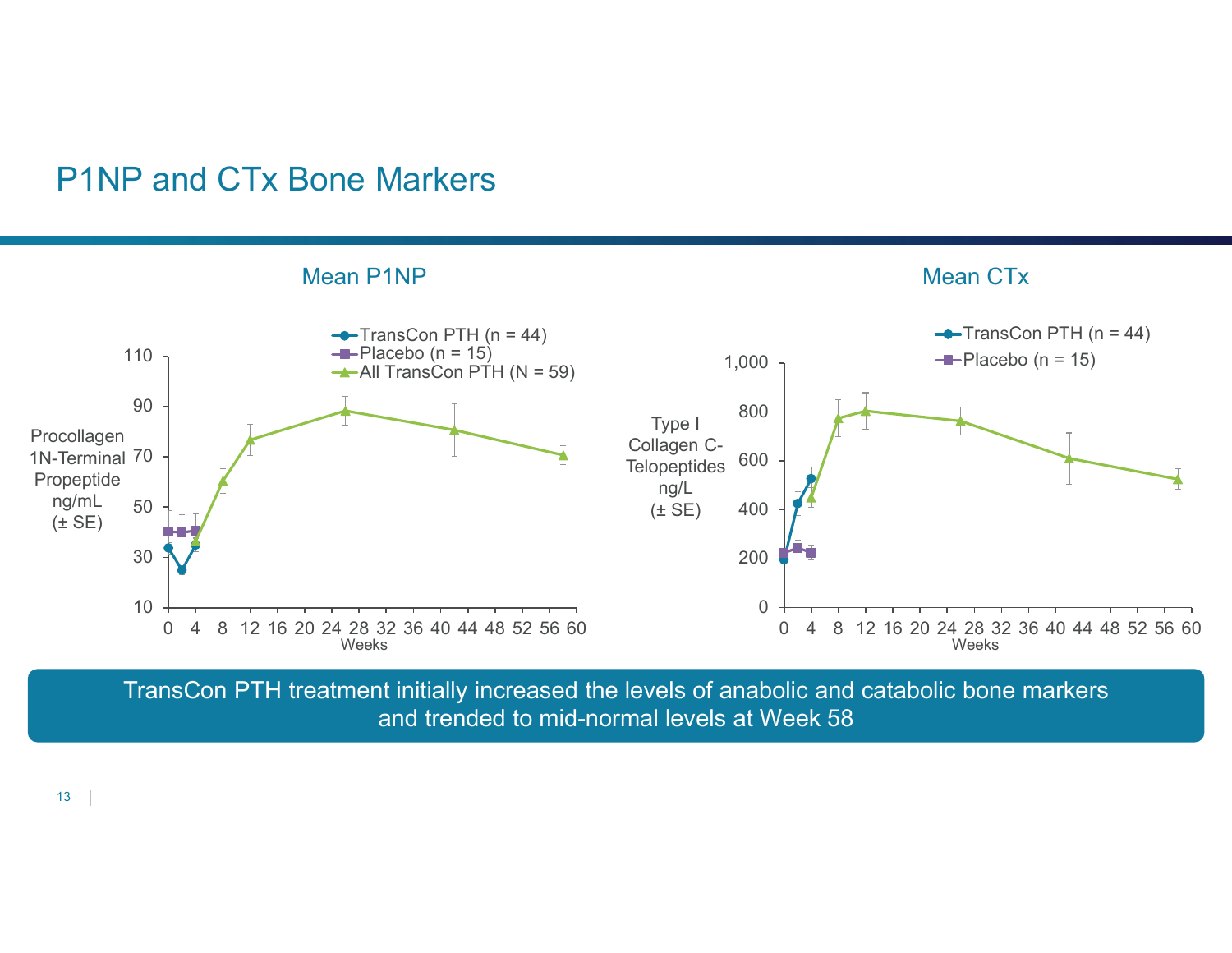### Bone Mineral Density by DXA

| <b>Bone Mineral Density by DXA</b> |          |                        |                                |                    |                        |                                |                    |
|------------------------------------|----------|------------------------|--------------------------------|--------------------|------------------------|--------------------------------|--------------------|
|                                    |          |                        |                                |                    |                        |                                |                    |
|                                    |          |                        |                                |                    |                        |                                |                    |
|                                    |          |                        |                                |                    |                        |                                |                    |
|                                    |          |                        |                                |                    |                        |                                |                    |
|                                    |          |                        |                                |                    |                        |                                |                    |
| <b>Anatomic region</b>             |          |                        | Group A <sup>1</sup> - Week 26 |                    |                        | Group B <sup>1</sup> - Week 58 |                    |
|                                    |          | Z-score, mean          |                                | Z-score, mean      |                        |                                |                    |
|                                    |          |                        |                                |                    |                        |                                |                    |
|                                    |          |                        |                                | Change<br>from     |                        |                                | Change<br>from     |
| Lumbar spine L1-L4 <sup>2</sup>    | $n = 42$ | <b>Baseline</b><br>1.6 | Week 26<br>1.0                 | baseline<br>$-0.6$ | <b>Baseline</b><br>1.6 | Week 58<br>0.9                 | baseline<br>$-0.7$ |
| Femoral neck <sup>2</sup>          | $n = 43$ | 1.0                    | 0.5                            | $-0.5$             | 1.0                    | 0.5                            | $-0.6$             |
| Total hip <sup>2</sup>             | $n = 43$ | 1.0                    | 0.6                            | $-0.4$             | 1.0                    | 0.5                            | $-0.5$             |

### With TransCon PTH treatment, Week 58 mean Z-scores trended toward normalization and stabilization

<sup>1</sup> Groups A and B included all subjects who had both Week 26 and matching baseline, and Week 58 and matching baseline scans, respectively, read by the central lab.<br><sup>2</sup>One subject in Group A was not in Group B, and one sub <sup>3</sup>Two subjects in Group A were not in Group B, and two subjects in Group B were not in Group A.

14 Data on file, Ascendis Pharma; 2021. BMD, bone mineral density. Numbers rounded to the nearest tenth.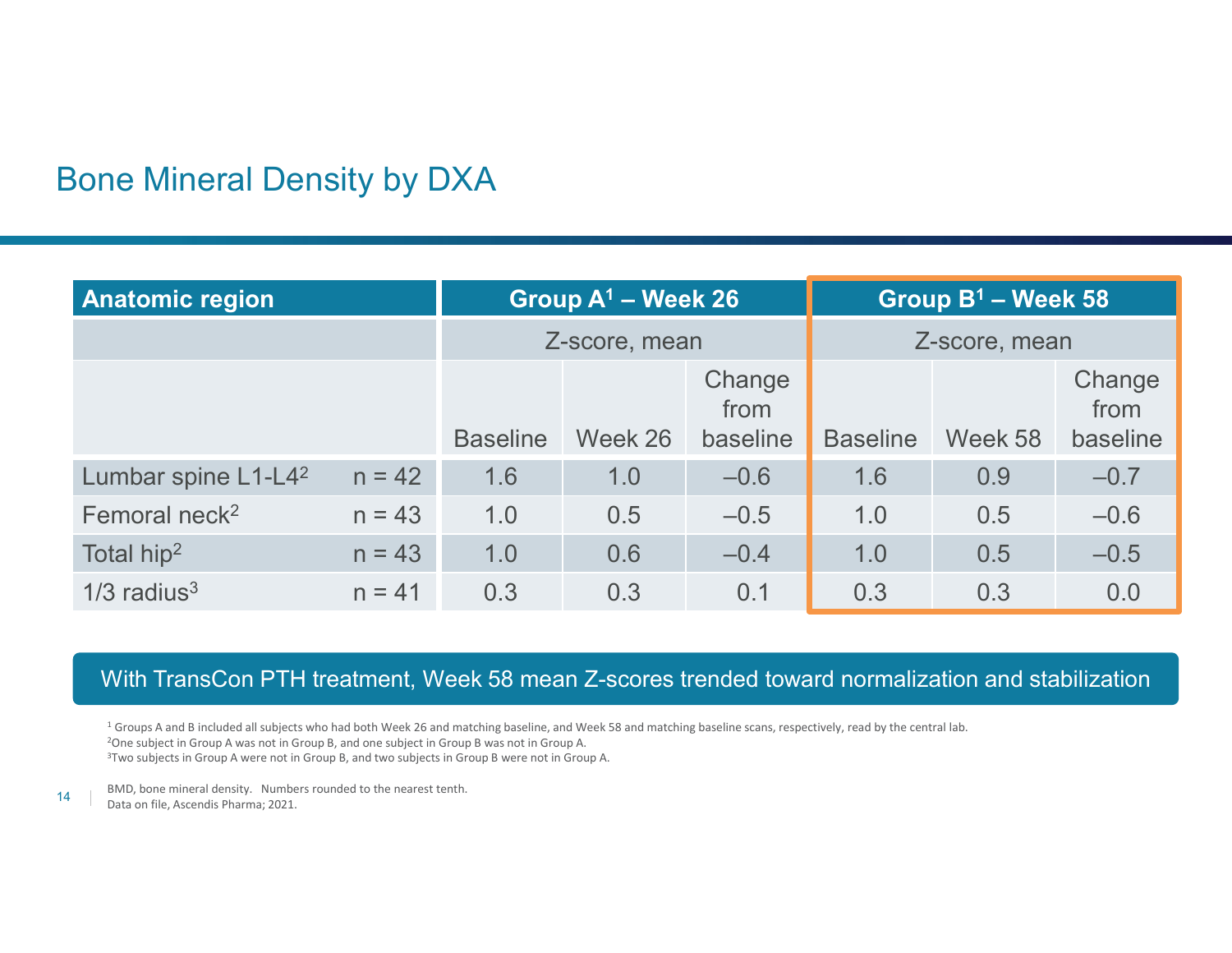### Treatment Effect of TransCon PTH on SF-36 Functional Health and Well-Being



BP, bodily pain; GH, general health; MCS, mental component summary; MH, mental health; PCS, physical component summary; PF, physical functioning; RE, role emotional; RP, role physical; SF, social functioning;

The dashed lines (----) indicate the upper (53) and lower (47) bounds of T scores considered to be in the range of average functioning for the U.S. general population of group level data. Group mean scores lower than 47 in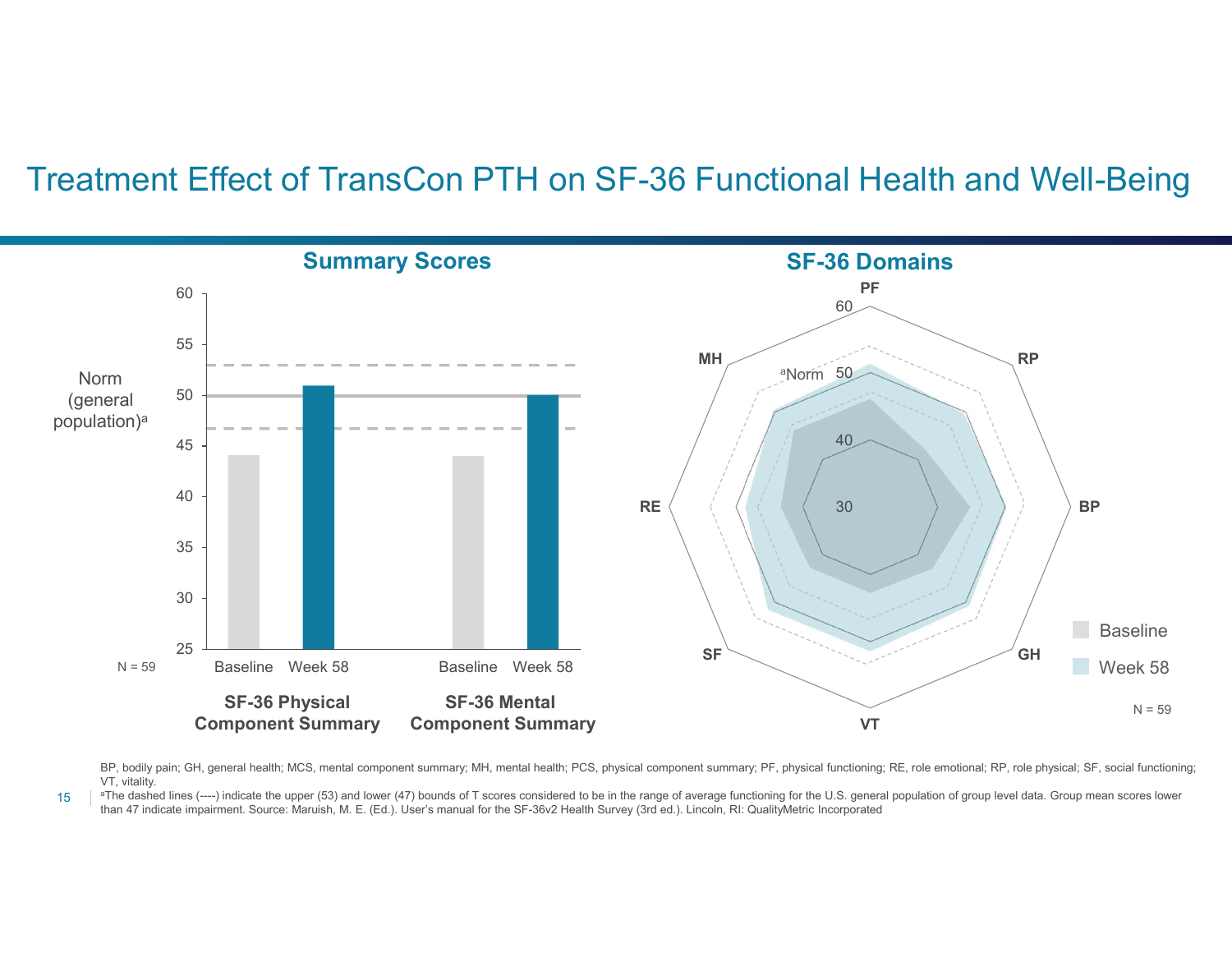### Treatment Effect of TransCon PTH on Hypoparathyroidism Patient Experience Scales (HPES)



 $16$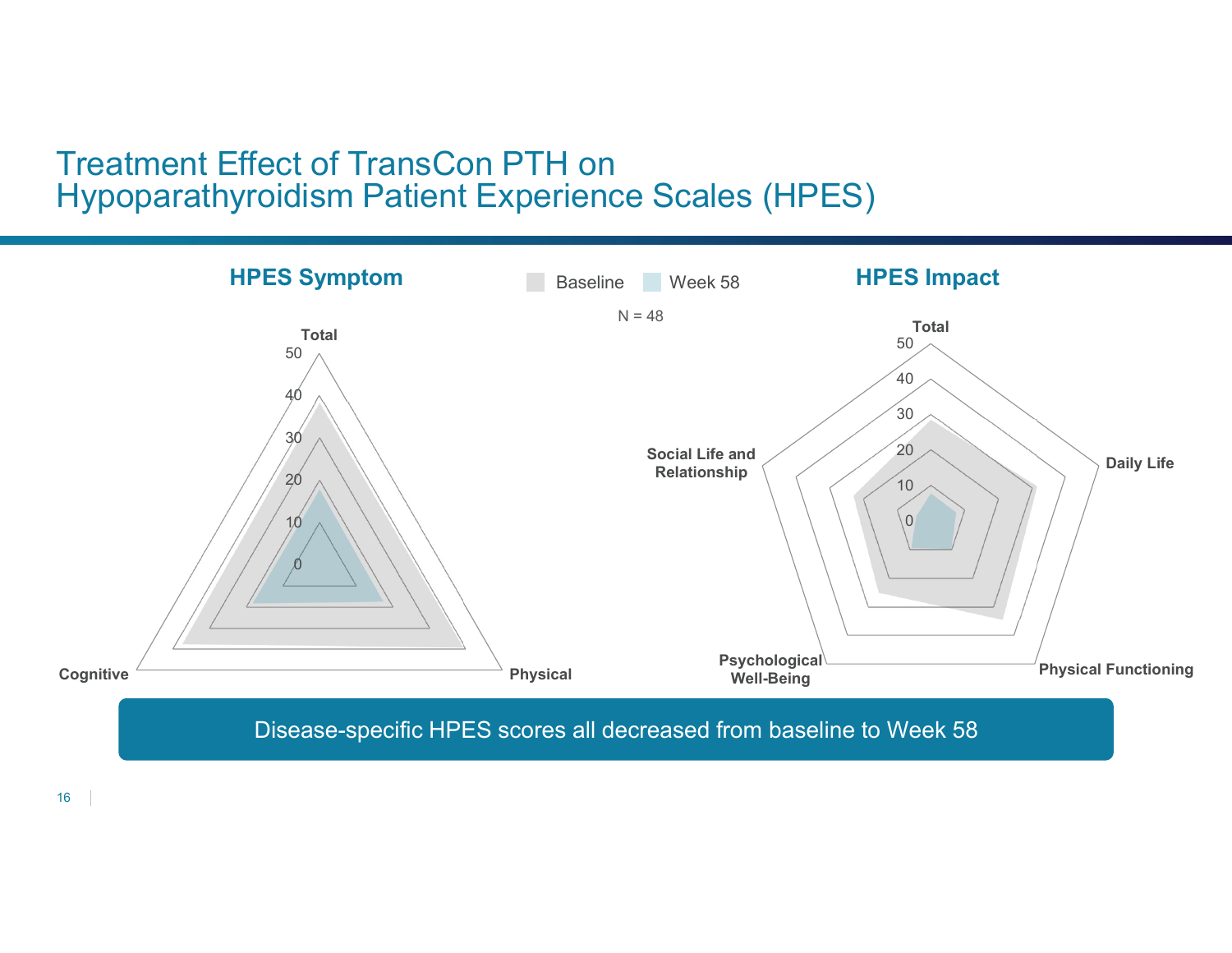|                                                                                                  | Up to Week 26<br><b>All</b><br><b>TransCon PTH</b><br>$(N = 59)$ | Up to Week 58<br><b>All</b><br><b>TransCon PTH</b><br>$(N = 59)$ |
|--------------------------------------------------------------------------------------------------|------------------------------------------------------------------|------------------------------------------------------------------|
| Subjects With $- n$ (%)                                                                          |                                                                  |                                                                  |
| Treatment-Emergent Adverse Events (TEAE)                                                         | 37(63)                                                           | 44 (75)                                                          |
| <b>Serious TEAE</b>                                                                              | 2(3)                                                             | 3(5)                                                             |
| Severity                                                                                         |                                                                  |                                                                  |
| Severe TEAE                                                                                      | 1(2)                                                             | 2(3)                                                             |
| Moderate TEAE                                                                                    | 9(15)                                                            | 10(17)                                                           |
| Mild TEAE                                                                                        | 27(46)                                                           | 32(54)                                                           |
| Related TEAE*                                                                                    | 15(25)                                                           | 16(27)                                                           |
| <b>Serious Related TEAE</b>                                                                      | $\overline{0}$                                                   | $\overline{0}$                                                   |
|                                                                                                  |                                                                  |                                                                  |
| TEAE Related to Hyper- or Hypocalcemia Leading to ER/Urgent Care Visit<br>and/or Hospitalization | $\overline{0}$                                                   | $\overline{0}$                                                   |
| TEAE Leading to Discontinuation of Study Drug                                                    | $\overline{0}$                                                   | $\overline{0}$                                                   |
| TEAE Leading to Discontinuation of Trial                                                         | $\overline{0}$                                                   | $\overline{0}$                                                   |